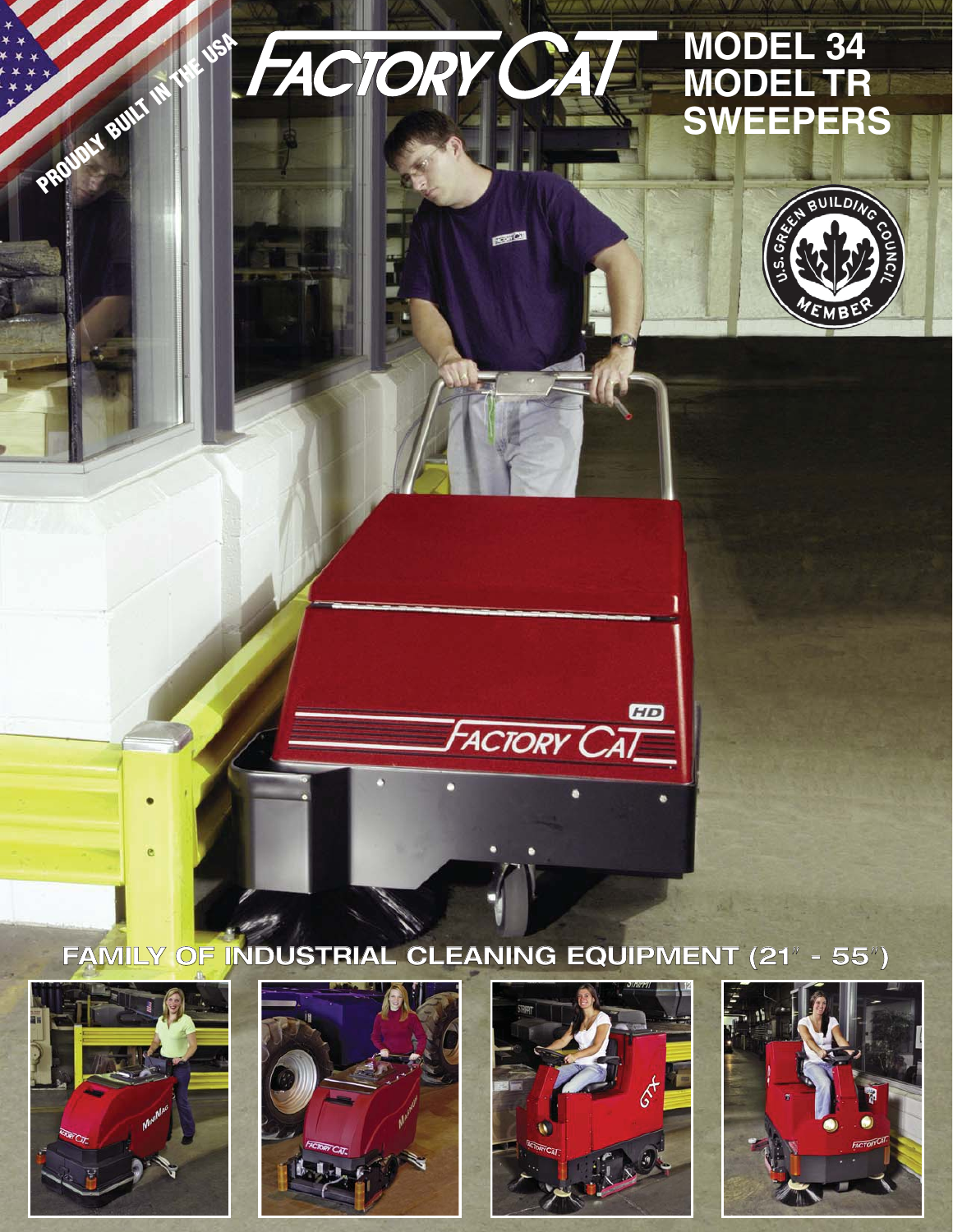### **BUILT FOR INDUSTRIAL CLEANING**

**Factory Cat's** sweepers are built to sweep factories: dirt, dust, metal shavings, foundry sand, bolts, paper, wood, whatever there is. **Factory Cats** are **compact**, not light-duty.

These machines are **all-steel**, and use oversized components throughout. At your in-plant inspection, you'll see top quality componentry, hefty fabrications, oversized motors, and nearly 100% stainless steel fasteners.

**Factory Cat's** side brooms pick up dirt in the corners. A huge tubular main broom under the machine sweeps up the dirt and debris from the floor and packs it into the steel hopper.

Meanwhile, the second stage vacuums up the dust and traps it in a polypropylene felt "baghouse" filter. **Factory Cats** can pick up whole bags of cement at a time without leaving a trace of dust behind. The filter is cleaned by an on-board mechanism, and in most cases will last the life of the machine.

**Factory Cat's** "Central Command" energy management system gives our silent, **electric** rider sweepers the power formerly available from only gasoline or propane-powered machines.

The TR is the most powerful compact battery-powered sweeper and can run a full shift on a charge.

#### **MAKES YOU MONEY FROM DAY ONE**

Few production machines can save you as much as a **Factory Cat** sweeper. If you do not now use a power sweeper, **Model TR will cut your labor costs for sweeping by a factor of ten or more.**

These direct labor savings permit tremendous economy, even in small plants. The Model TR can sweep up to 350,000 sq. ft. in one shift, and on a single charge.

**Factory Cat** TR rider is priced much lower than you think – less than many walk-behind machines, and a fraction of the cost of most other riders.

### **SPECIALISTS NOT NEEDED**

**Factory Cats** could not be much simpler to operate. Controls are smooth and simple, and maintenance is a snap; just put the machine on charge after every shift. No oil to change, brooms to reverse, fuel to spill, tanks to exchange, valves to grind.

#### **TEST SWEEP – NO COST OR OBLIGATION**

Why not have your people try cleaning your plant with a Model 34 or TR? It's free, and there's no obligation. Call us at **800-634-4060** to set up a demonstration that is convenient for you.



### **HIGH PERFORMANCE CLEANING**





## **BROOM ACCESS**





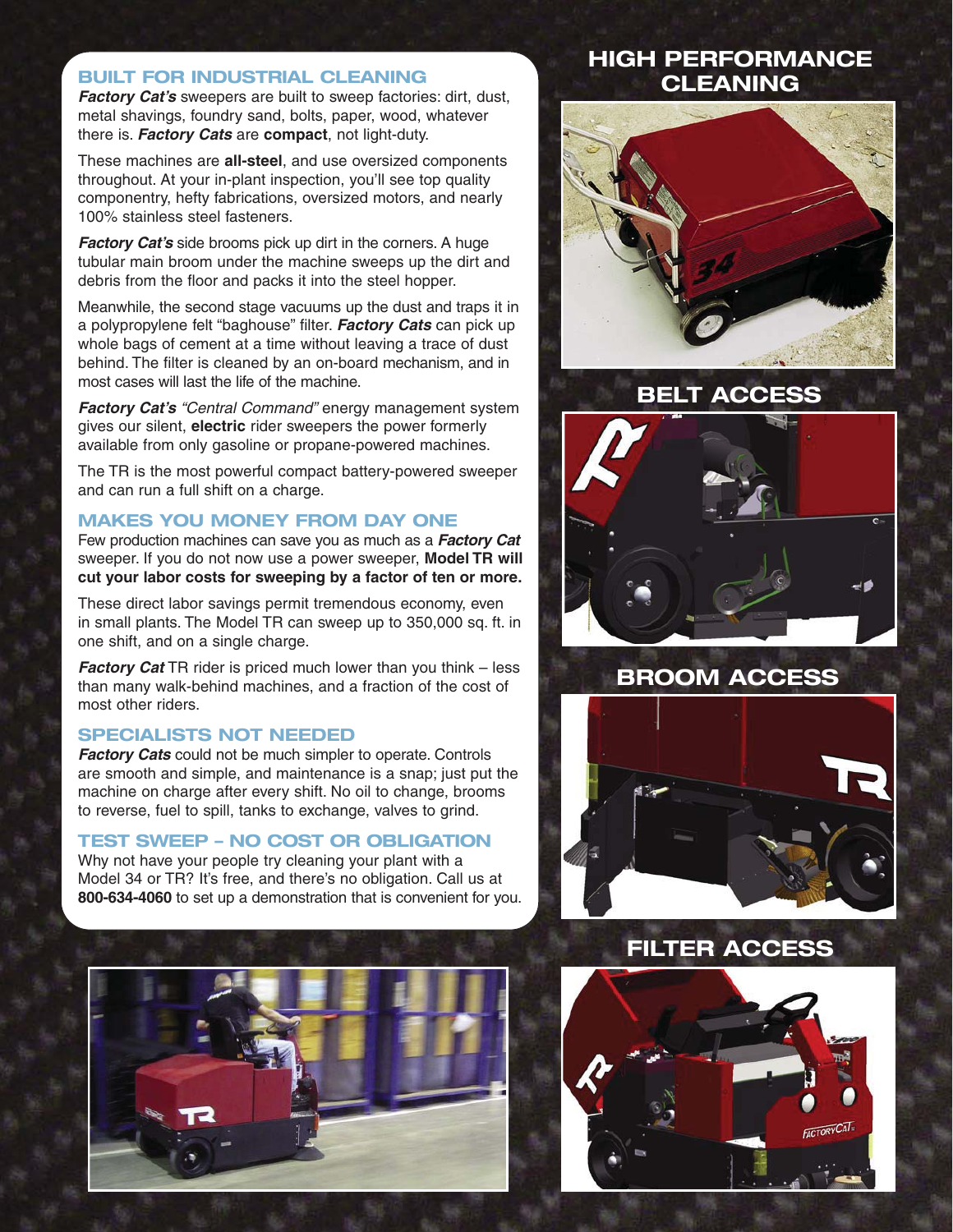## **MODEL 34**